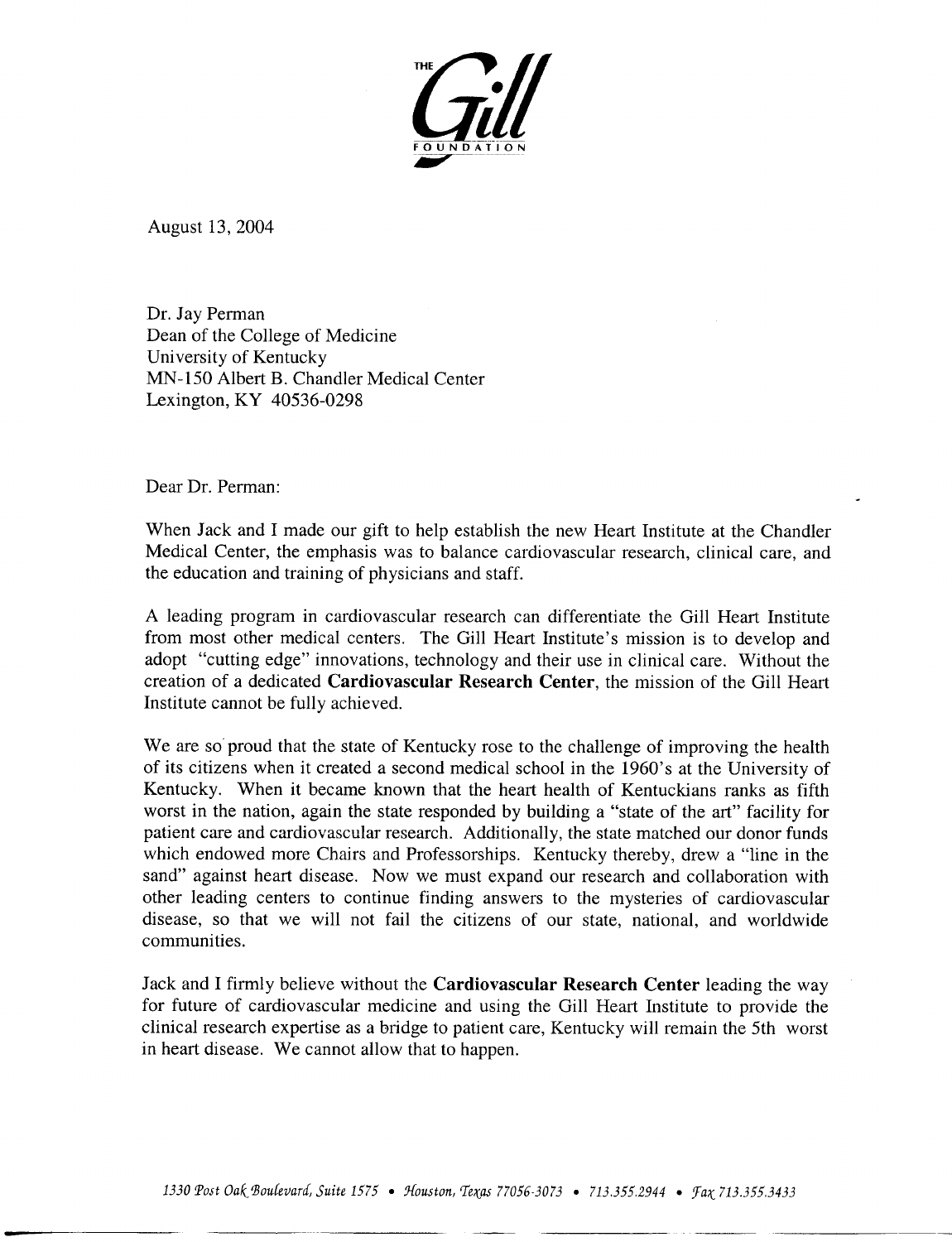Page 2 August 13, 2004 Dr. Jay Perman

We strongly support and urge the approval of the proposal for the creation of the Cardiovascular Research Center under the leadership of Dr. Alan Daugherty, Dr. Fred de Beer and Dr. Lisa Cassis.

Sincerely,

ainda and gack Bill / rm

cc: VAlan Daugherty Ph. D., D.Sc. David J. Moliterno, MD Victor A. Ferraris M. D. Ph. D. Sibu P. Saha M. D.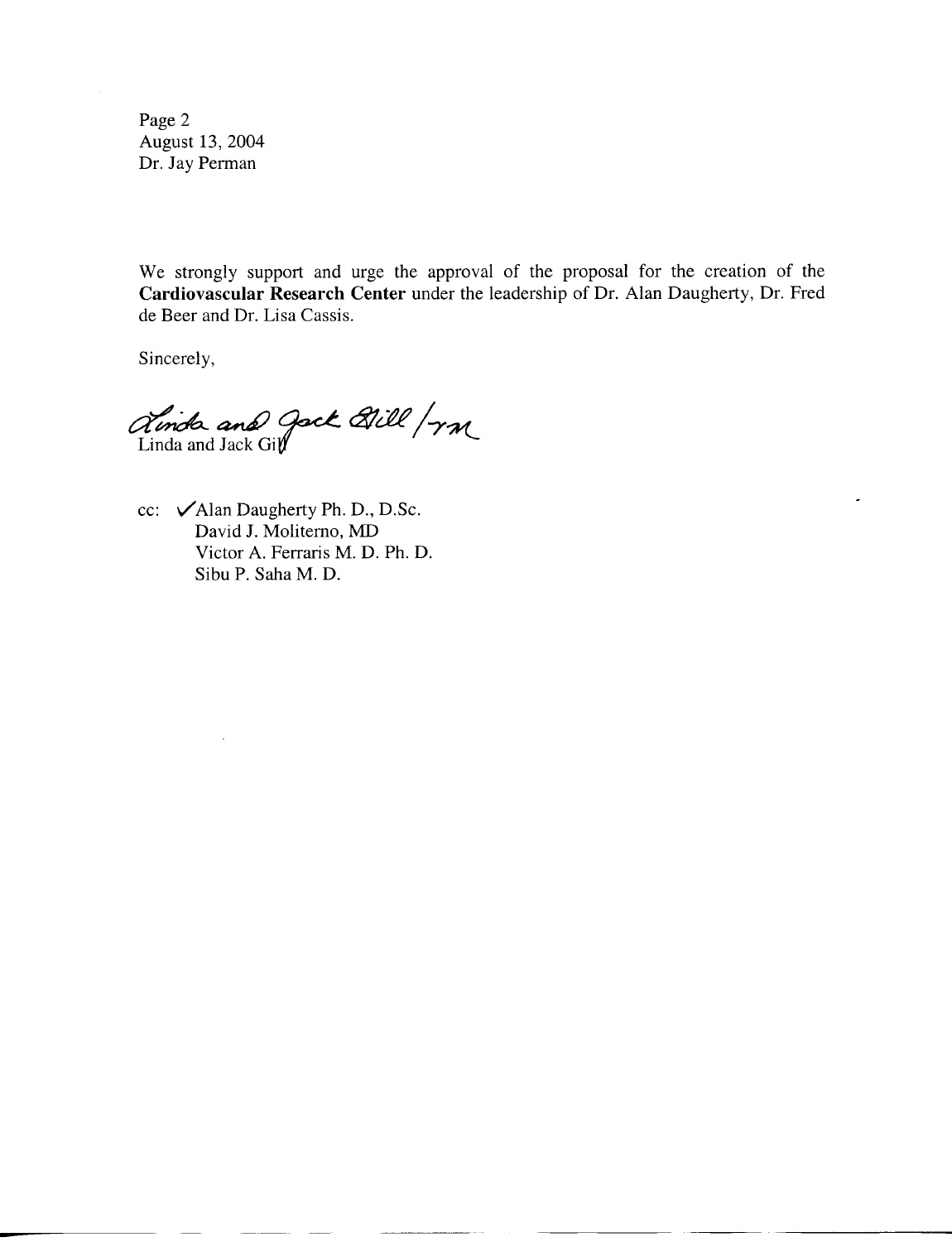

Director Klaus F. Ley, M.D.

**Scientific Advisory Committee** Thomas Braciale, M.D., Ph.D. David Brautigan, Ph.D. Brian Duling, Ph.D. Coleen McNamara, M.D. Gary Owens, Ph.D.

**Business Manager** Seth E. Matula, MBA sethmatula@virginia.edu

## The CARDIOVASCULAR RESEARCH CENTER

Klaus Lev, M.D. Director, Cardiovascular Research Center Professor of Biomedical Engineering, Molecular Physiology and Biological Physics

**August 19, 2004** 

Dr. Jay A. Perman Dean, College of Medicine University of Kentucky MN150 Medical Sciences Building Lexington KY 40536-0298

Dear Dr. Perman,

It is great to hear of your plans to establish a cardiovascular research center at the University of Kentucky. I have read Dr. Daugherty's proposal and find the proposed structure very clear and useful for the purpose.

At the University of Virginia. the Cardiovascular Research Center was established in 1993. Its founding director was Brian Duling, who directed the center until 2001, when I became director. Similar to the reporting structure you propose, I report directly to the Dean. We have an internal and external advisory board. The Center does not have faculty lines, but has space and startup packages. When I recruit a new faculty member, I work with one of the department chairs, which has resulted in several successful recruitments. The CVRC has an endowment that generates enough income to run a seminar series and support some shared facilities. Shared facilities are operated by CVRC resident faculty at no cost to the investigator. The CVRC has nine resident faculty, who are served by an office consisting of a business manager, a financial administrator, a seminar coordinator, and one secretarial staff for each two faculty.

The Cardiovascular Research Center (CVRC) has been extremely successful at attracting NIH funding, which totals about \$33 million per year. Most significantly, it has supported the inception or continuation of five cardiovascular program project grants in the areas of atherosclerosis and diabetes, smooth muscle cell biology, cardiovascular development, salt-sensitive hypertension and cardiopulmonary inflammation.

There are several mechanisms through which the Cardiovascular Research Center has been able to help fledgling new initiatives. First, we have a Partner's Award, funded by donors who give to a joint fund and allow us to make two to four awards per year for \$25,000 each. The return on investment for this program has been more than 5,000%, i.e. for every dollar spent, \$50 were generated in NIH and other outside funding.

415 Lane Rd., MR5 Building Room 1010 P.O. Box 801394 Charlottesville, VA 22908

Phone: 434-924-5500 Fax: 434-924-2828 www.med.virginia.edu/medicine/inter-dis/cvrc

e-mail klausley@virginia.edu fax (434) 924-2828 phone (434) 243-9966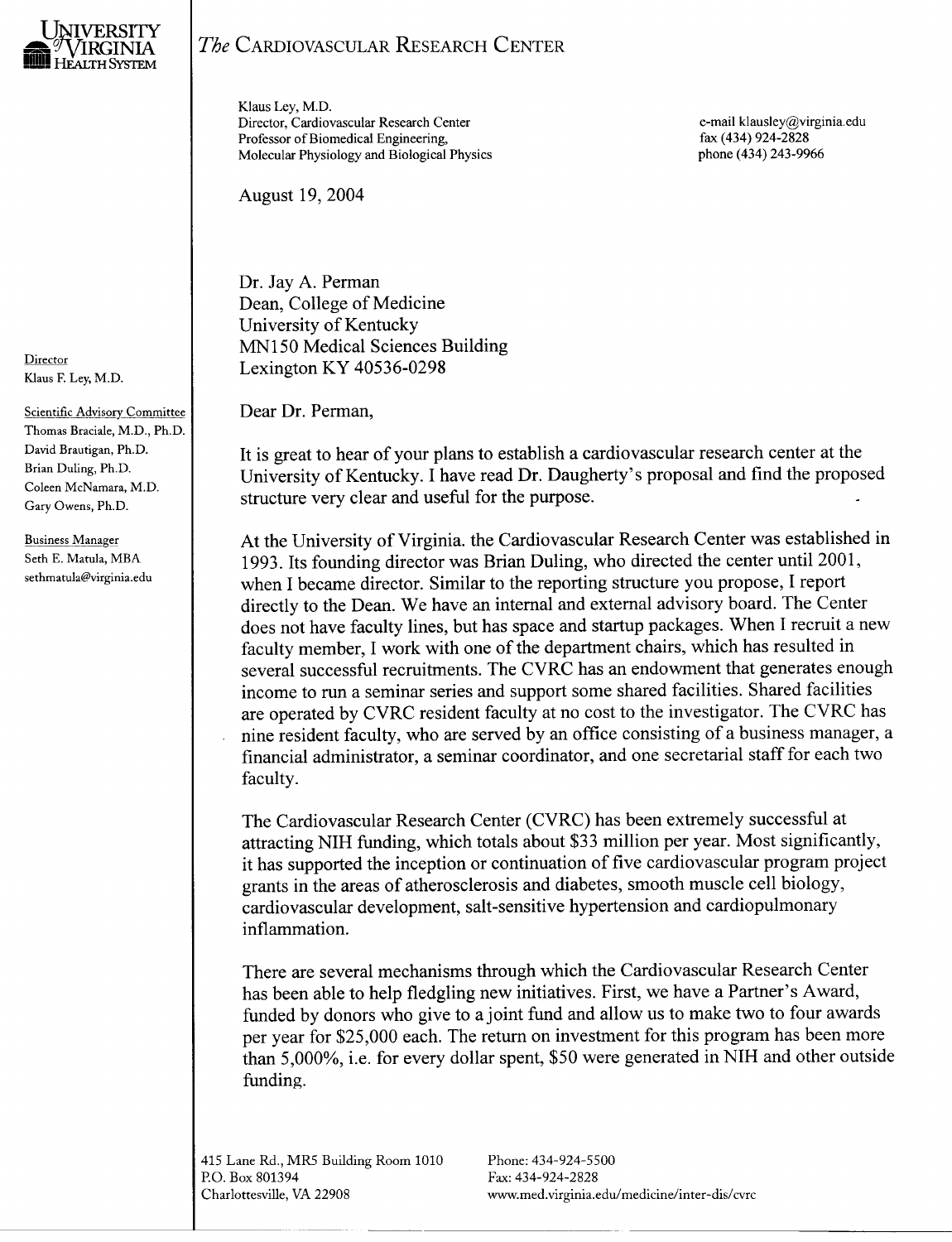A second mechanism is the institution of shared facilities. Since these are operated free of charge to the investigator, and they are located in an investigator's laboratory, they are both popular and inexpensive. If a need arises, the center director would poll all 99 faculty members and collect contributions amounting to about 50% of the total cost. The investigator with the most need would typically make the largest contribution and would offer to house the instrument in his or her lab. This has worked extremely well. A few of these shared facilities have grown to the point where they become institutional resources and are then operated as core facilities (fee-for-service), accessible to anyone in the School of Medicine.

Thirdly, our biweekly seminar series (outside speakers) and the interlaced research-inprogress series (mostly in-house postdocs) have really created a wonderful intellectual atmosphere in cardiovascular research. We are careful in striking a balance between the interests of cardiologists, other clinicians, and basic researchers. Sometimes, a Grand Rounds speaker in cardiology will give a more science-oriented seminar in the CVRC. Finally, there are educational activities for fellows, postdocs, graduate students, and others. The CVRC spearheads a flagship course in Vascular Biology, which is taught every other year and is very popular with both students and faculty.

Overall, I wish to emphasize that many of these activities would not be possible without the Center.

With best wishes for a successful establishment of your new center, Yours sincerely,

Sincerely,

llay by

Klaus Lev, M.D. Director, Cardiovascular Research Center Professor of Biomedical Engineering, Molecular Physiology and Biological Physics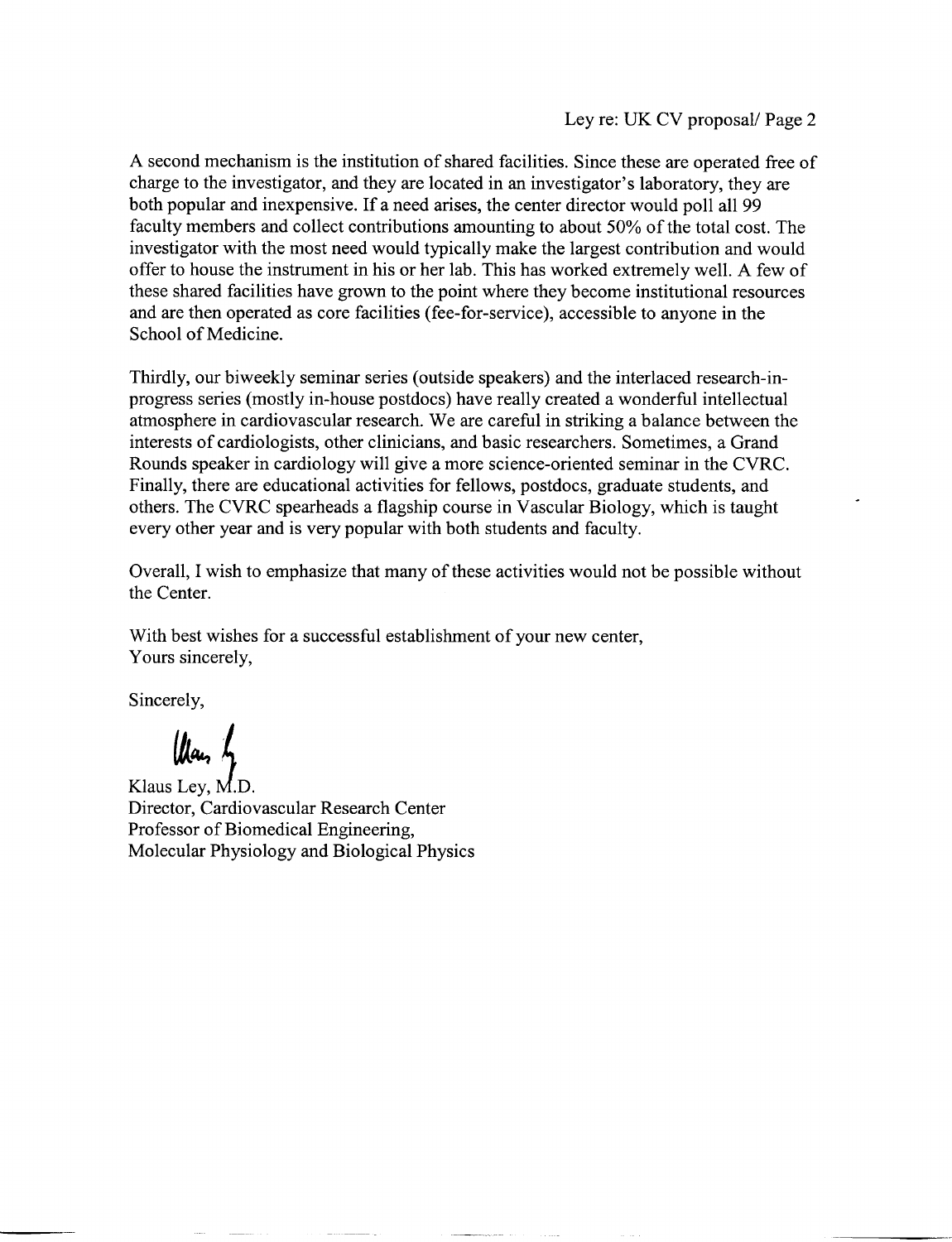

*Center for Cardiovascular Research*  Department of Medicine Cardiovascular Division

August 13, 2004

Dr. Jay A. Perman Dean, College of Medicine University of Kentucky MN150 Medical Sciences Building Lexington, KY 40536-0298

Dear Dr. Perman,

I write to you as Director of the Center for Cardiovascular Research at Washington University School of Medicine to provide some insight into the potential benefits that could be provided if a similar Center was established at your Institution.

The Center for Cardiovascular Research (CCR) was established at Washington University School of Medicine as an outgrowth of the Cardiovascular Division, Department of Medicine. We had several goals in mind when developing the CCR. First, we sought to establish a cardiovascular research community that would span across divisional, departmental, and college boundaries at Washington University. This was particularly important given the significant number of cardiovascular scientists, albeit widely distributed, at Washington University. Second, upon establishing this critical mass of investigators, we could provide benefits for this research community such as training programs, key core facilities, enhanced interactions leading to larger programs and funding opportunities, and formal didactic educational activities.

In January 1996 the CCR was established. The CCR has *bona fide* "Center" components including a dedicated endowment and research space. It also has virtual components in that approximately 50% of its membership have primary appointments outside the cardiovascular division and have their laboratories throughout the University. I believe that the CCR has fully realized its mission. We have 22 members of the CCR who participate at varying levels in its activities. We have an exciting and innovative trainee program that is supported by three NIH training grants focused on areas ranging from molecular and cellular biology to clinical research. The trainee mix is rich including graduate students, M.D./Ph.D. students, clinical postdoctoral fellows, and Ph.D. postdoctorates. In addition, we have temporary trainees from the undergraduate campus

Washington University School of Medicine, Cardiovascular Division, Campus Box 8086 660 S. Euclid Avenue, St. Louis, Missouri 63110-1093, (314) 362-8901, FAX: (314) 362-0186 http://cardiology.wustl.edu/ccr/ccr.html